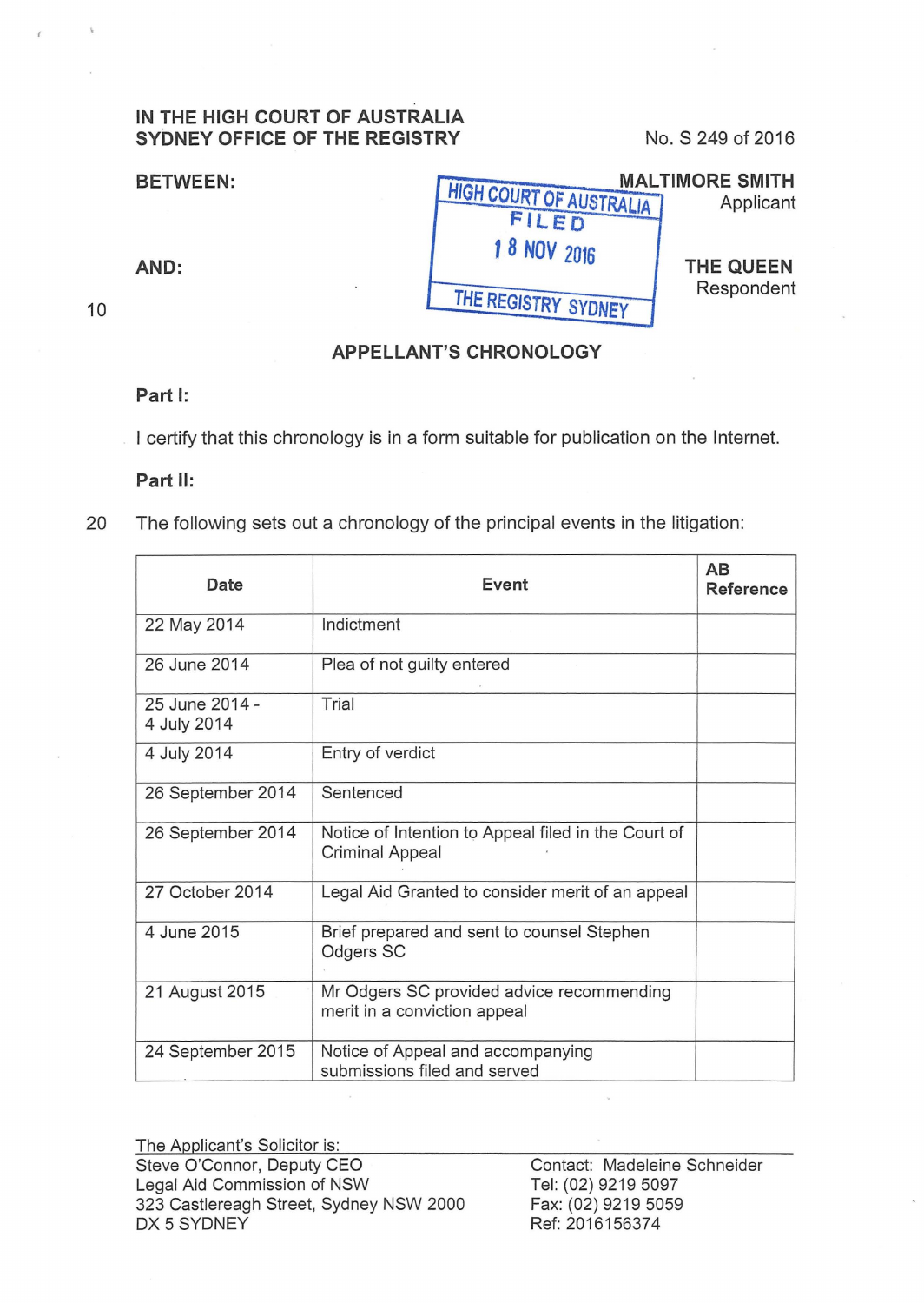| 8 October 2015   | Callover. Appeal listed for hearing on<br>10 February 2016                                                                                                                                              |   |
|------------------|---------------------------------------------------------------------------------------------------------------------------------------------------------------------------------------------------------|---|
| 16 November 2015 | Registrar vacated the hearing date and relisted<br>the appeal for hearing on 18 March 2016 as an<br>urgent matter required priority and necessitated<br>the need to shift some appeals                  |   |
| 4 March 2016     | Crown submissions filed and served                                                                                                                                                                      |   |
| 8 March 2016     | Applicant's reply filed and served                                                                                                                                                                      |   |
| 18 March 2016    | Appeal heard in the Court of Criminal Appeal.<br>Leave granted to the appellant to file further<br>written submissions on the application of<br>common law authority in respect of the Criminal<br>Code |   |
| 30 March 2016    | Appellant's further written submissions filed and<br>served                                                                                                                                             |   |
| 1 April 2016     | Respondent's further written submissions filed<br>and served                                                                                                                                            |   |
| 20 May 2016      | Reasons for Judgement of the Court of Criminal<br>Appeal                                                                                                                                                |   |
| 30 May 2016      | Mr Odgers provided advice recommending merit<br>in filing a special leave application                                                                                                                   |   |
| 30 May 2016      | Legal Aid Director of Crime approves grant of<br>aid                                                                                                                                                    |   |
| 15 June 2016     | Special Leave Application filed and served                                                                                                                                                              |   |
| 29 June 2016     | Summary of Argument filed and served                                                                                                                                                                    |   |
| 20 July 2016     | Respondent's Summary of Argument filed and<br>served                                                                                                                                                    |   |
| 27 July 2016     | Applicant's reply filed and served                                                                                                                                                                      |   |
| 17 August 2016   | Application books filed and served                                                                                                                                                                      |   |
| 14 October 2016  | Special Leave granted on the papers                                                                                                                                                                     | ¢ |
| 20 October 2016  | Order granting special leave to appeal filed and<br>served                                                                                                                                              |   |
| 26 October 2016  | Notice of Appeal filed and served                                                                                                                                                                       |   |

The Applicant's Solicitor is: Steve O'Connor, Deputy CEO Legal Aid Commission of NSW 323 Castlereagh Street, Sydney NSW 2000 DX 5 SYDNEY

 $\mathcal{A}_{\mathcal{R}}$ 

Contact: Madeleine Schneider Tel: (02) 9219 5097 Fax: (02) 9219 5059 Ref: 2016156374